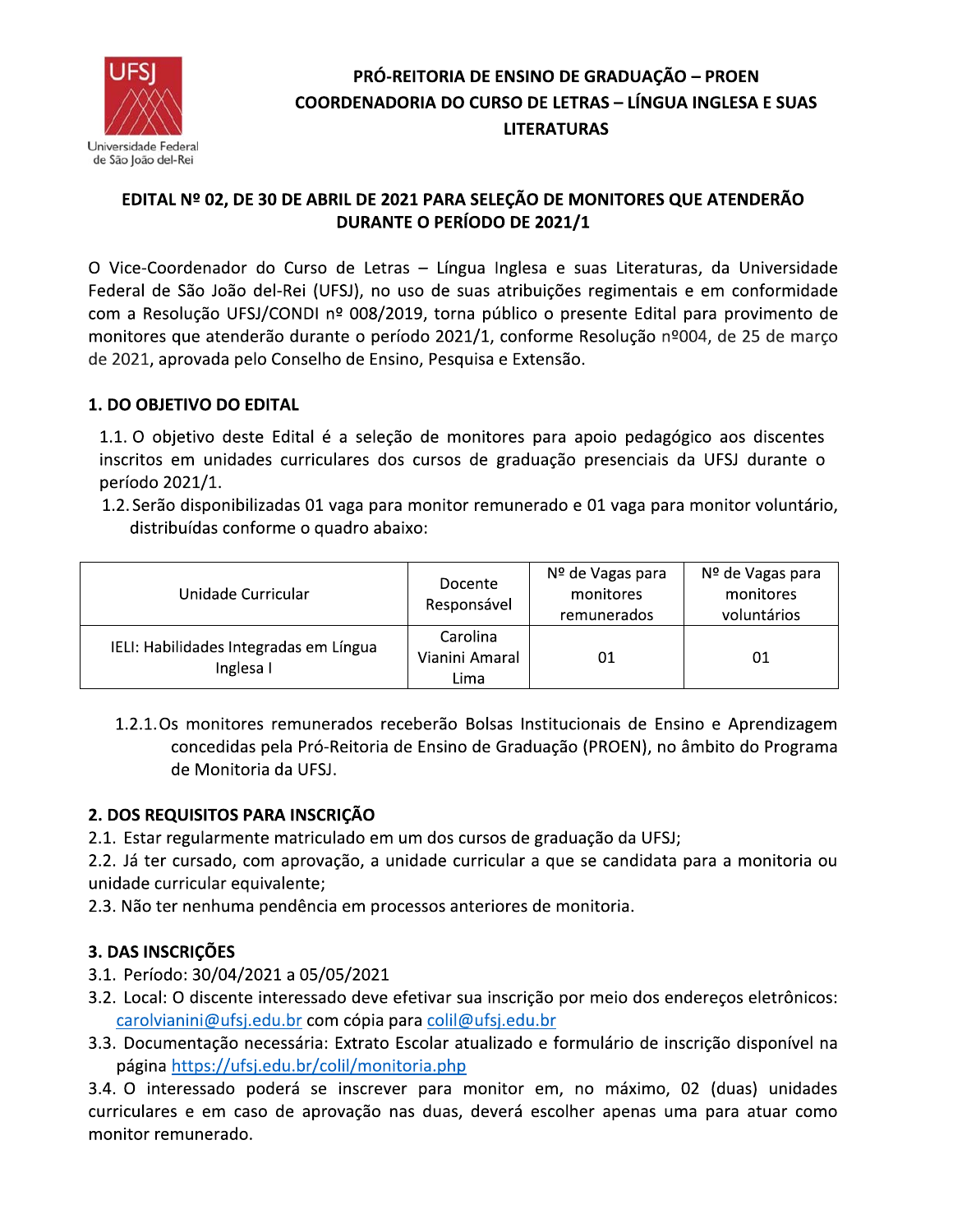

# 4. DA SELECÃO

4.1. O Processo Seletivo será realizado no dia 06/05, quinta-feira, às 15h.

4.2. As informações a respeito dos critérios de seleção, local e horário serão divulgadas na página: https://ufsj.edu.br/colil/monitoria.php

4.3. O Processo Seletivo estará a cargo de uma banca examinadora nomeada pelo(a) Coordenador(a) do curso.

4.4. A Banca será composta por, no mínimo, dois (2) membros (o professor da unidade curricular e um professor da área).

4.5. A seleção dos candidatos far-se-á mediante critérios definidos pela banca, que poderão incluir:

a) Prova escrita e/ou oral;

b) Entrevista;

c) Análise do extrato escolar do candidato.

4.6. Ao fim do processo de seleção, o professor responsável pela unidade curricular redigirá a Ata de Seleção de Monitores, contendo a classificação de todos os candidatos inscritos.

## 5. DA DIVULGAÇÃO DO RESULTADO PRELIMINAR

5.1. Data: 06/05

5.2. Horário: 19h

5.3. Local: https://ufsj.edu.br/colil/monitoria.php

## **6. DOS RECURSOS**

6.1. Os recursos ao resultado preliminar devem ser encaminhados para a Coordenadoria do Curso de Letras – Língua Inglesa e suas Literaturas, no período de 06/05 a 07/05 (até às 12h).

## 7. DA DIVULGAÇÃO DO RESULTADO FINAL

7.1. Data: 07/05.

7.2. Horário: 20h.

7.3. Local: https://ufsj.edu.br/colil/monitoria.php

## 8. DAS ATRIBUIÇÕES DO MONITOR

8.1. Informar-se sobre a plataforma digital que o docente utilizará no atendimento aos discentes, no caso das unidades curriculares ofertadas de forma remota, optando preferencialmente pela mesma, podendo, no entanto, utilizar outra que possua mais facilidade para auxiliar os discentes matriculados nas disciplinas;

8.2. Realizar reuniões online para sanar as dúvidas dos interessados;

8.3. Cumprir os horários estabelecidos pelo professor responsável pela unidade curricular assistida:

8.4. Realizar as atividades de monitoria determinadas pelo professor responsável;

8.5. Informar à Coordenadoria de Curso os dias e horários de atendimento até dois (2) dias após o início da vigência do contrato, para a devida divulgação junto aos discentes inscritos na unidade curricular:

8.6. Caso seja necessário alterar os dias e horários, avisar à coordenadoria para que esta informe aos discentes da unidade curricular;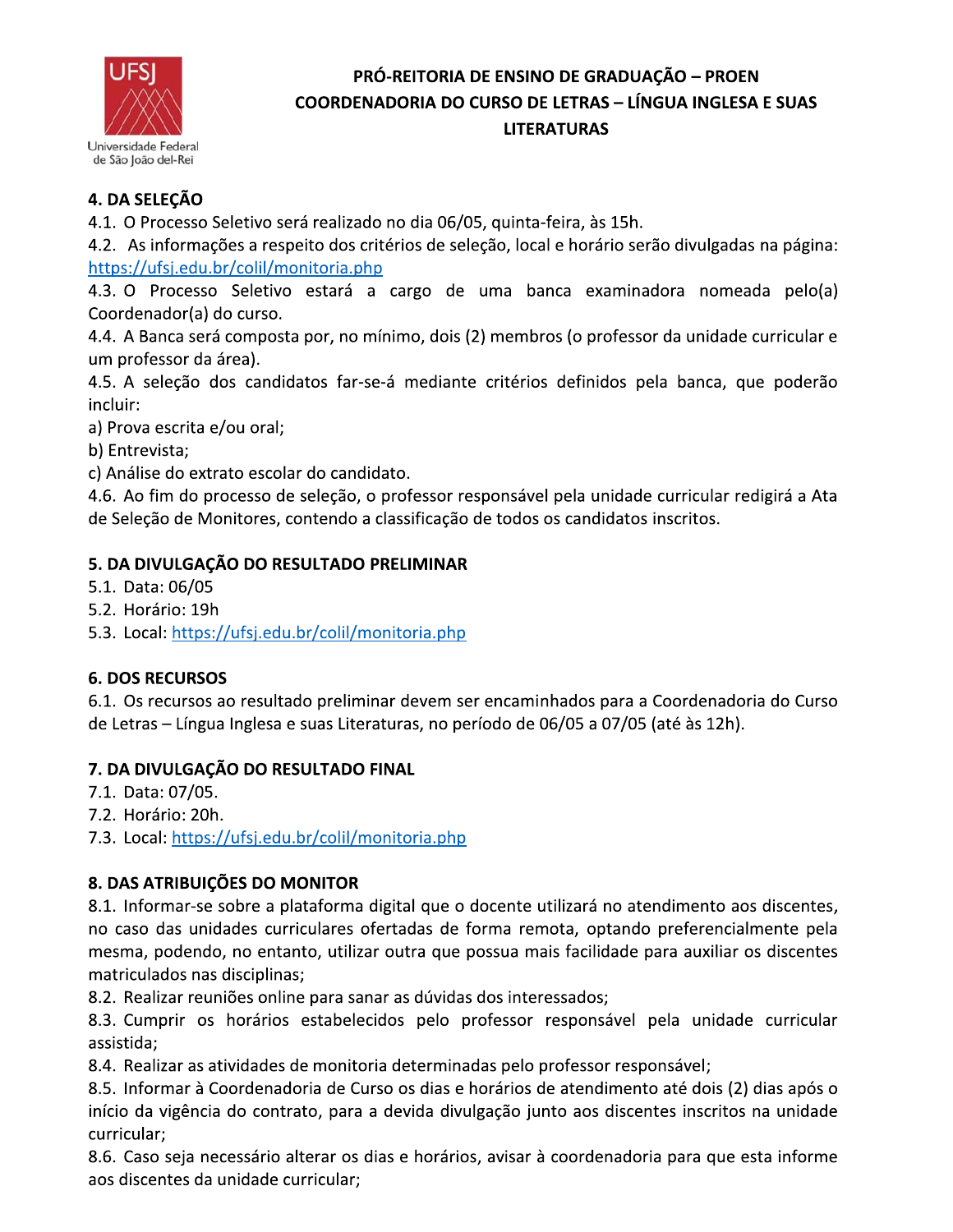

8.7. Encaminhar à Coordenadoria o relatório das atividades desenvolvidas na monitoria, contendo a avaliação do professor da unidade curricular, em até dez (10) dias após o término do contrato.

### 9. DOS IMPEDIMENTOS DO MONITOR

9.1. Ministrar aulas em substituição ao docente responsável;

9.2. Corrigir avaliações de qualquer natureza (provas e trabalhos);

9.3. Lançar notas dos discentes ou preencher diários no sistema;

9.4. Substituir técnicos administrativos em atividades de sua competência e atribuição;

9.5. Executar quaisquer tarefas que estejam em desacordo com os objetivos acadêmicos da monitoria.

### 10. DAS ATRIBUIÇÕES DO DOCENTE ORIENTADOR

10.1. Informar ao monitor a plataforma que será utilizada para ministrar as aulas aos discentes; 10.2. Acompanhar as atividades do monitor, bem como sua freqüência nas reuniões de atendimento aos discentes:

10.3. Sanar as dúvidas do monitor e auxiliá-lo para que haja êxito na atividade;

10.4. Informar à Coordenadoria do Curso qualquer irregularidade ou impossibilidade do monitor, tais como infrequência, trancamento de matrícula, conclusão de curso, abandono ou desistência;

10.5. Avaliar o relatório final do monitor ao término do período de vigência da monitoria.

## 11. DA CONTRATAÇÃO

11.1. Os candidatos selecionados deverão assinar o termo de compromisso emitido pela Coordenadoria e devolvê-lo escaneado na data informada por ela.

11.2. Os candidatos bolsistas deverão informar os seus dados bancários no momento da contratação (nome do banco, número da agência e da conta bancária: corrente ou poupança, que deve estar em seu próprio nome) e enviar uma cópia do cartão onde constem estes dados ou ainda, declaração bancária com as respectivas informações. O código de segurança do cartão é sigiloso e, portanto, não deve constar no envio.

11.3. Se selecionado para monitoria remunerada, o monitor não poderá manter vínculo empregatício ou receber outras bolsas concedidas por instituição pública, exceto os auxílios estudantis concedidos por meio do Programa de Avaliação Socioeconômica (PASE).

11.4. No caso de desistência do candidato selecionado ou do não envio dos documentos completos constantes no item 11.2 na data indicada pela coordenadoria, a vaga será preenchida seguindo-se a ordem de classificação da Ata de Seleção de Monitores.

11.5. Na eventualidade de desistência do monitor bolsista e não havendo mais candidatos aprovados para seleção de monitoria remunerada da referida disciplina, terão prioridade para recebimento da bolsa monitores voluntários em atividade, seguindo-se a ordem de classificação no processo seletivo.

#### **12. DO CRONOGRAMA**

| Período de Inscrições | 30/04 a 05/05 |
|-----------------------|---------------|
| Processo Seletivo     | 06/05         |